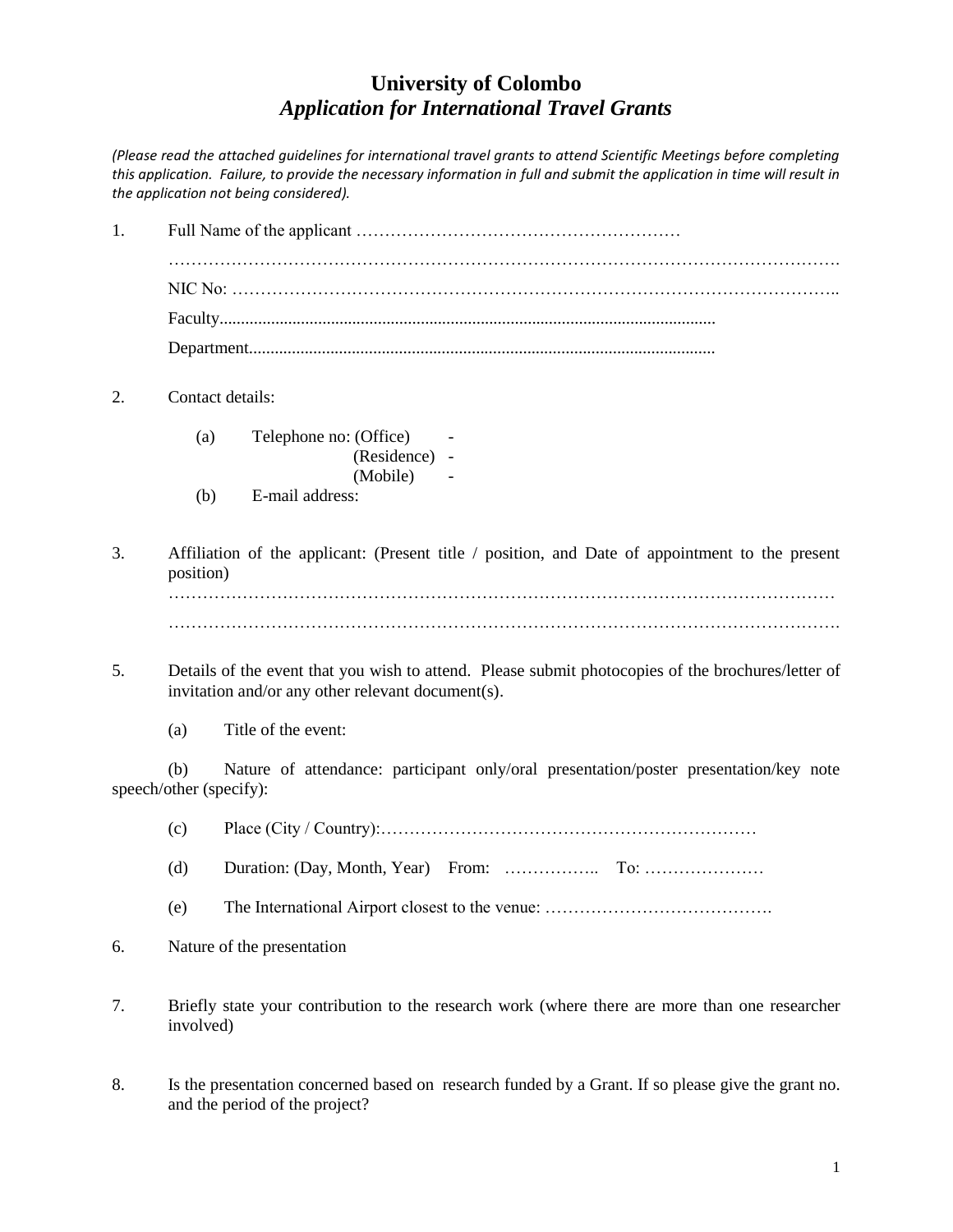9. Please indicate whether the work has already been published elsewhere. Yes  $\begin{vmatrix} \cdot & \cdot & \cdot \\ \cdot & \cdot & \cdot \\ \cdot & \cdot & \cdot \end{vmatrix}$  No

If yes, please provide details (Title, Name of the Publication, Date of publication, Vol. no:)

- 10. Details of ongoing research projects
	- (a) Title of the research project:
	- (b) Source of funds:
	- (c) Project period: From: To:
	- (d) Name of the PI (Principle Investigator) and/or the Supervisor of the project:
	- (e) If you are not the PI, please indicate your involvement with the project (strike off what is inapplicable) Co-investigator/ Research Scientist/ Research Student/ Collaborator
	- (f) If the presentation is based on an ongoing research project and if you are not the PI of the project, recommendation from the PI and/or the Supervisor of the Project:
- 11. Details of all overseas scientific visits supported by any Agency over the **l**ast 3 years

| Conference<br>Meeting/<br><b>Workshop/Training</b><br>programme | <b>Venue (City/Country)</b> | Duration with date of<br>return to Sri Lanka | Source(s) of Funding |
|-----------------------------------------------------------------|-----------------------------|----------------------------------------------|----------------------|
|                                                                 |                             |                                              |                      |
|                                                                 |                             |                                              |                      |
|                                                                 |                             |                                              |                      |
|                                                                 |                             |                                              |                      |

- 12. List presentations delivered at events held in Sri Lanka/ overseas related to the work that led to the proposed presentation within last two years (Use a separate sheet if necessary)
- 13. Cost of Participation:
	- (a) Registration : ………………………………….. (b) Airfare : ………………………………….. (c) Subsistence : ……………………………………
- 14. Financial support requested from University (strike off what is inapplicable) Registration fee /Airfare /Subsistence - Total amount requested: SLR ……………………